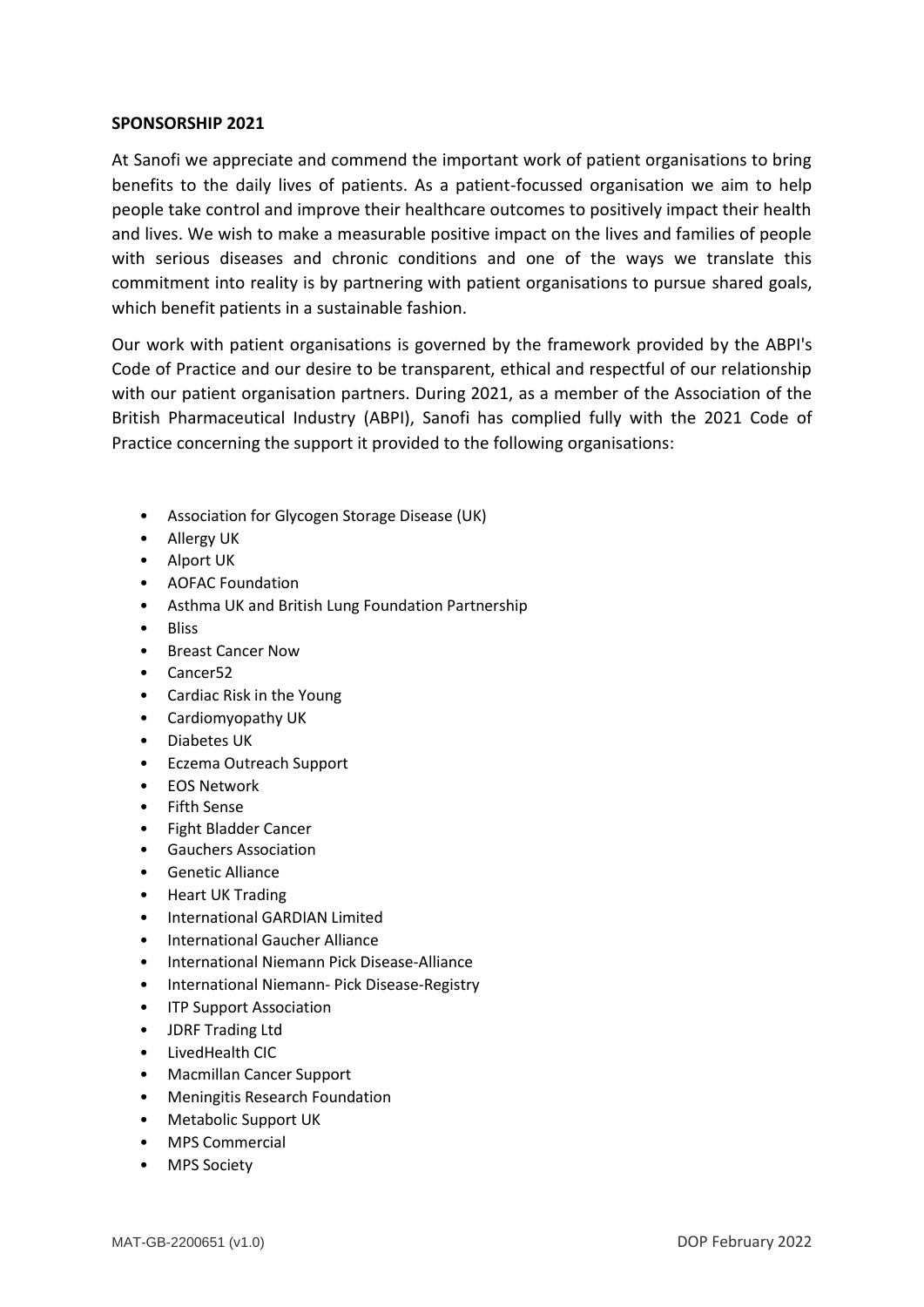- Muhammad Ali Boxing Promotions Ltd
- Multiple Sclerosis Trust
- Multiple Sclerosis International Federation
- Muscular Dystrophy
- Myeloma UK
- National Eczema Society
- NCYPE
- Niemann-Pick Disease Group
- Ovacome
- SHIFT.MS
- The Cure Action for Tay Sachs- CATS Foundation
- The Diana Award
- The Encephalitis Society
- The Haemophilia Society
- The Mulberry Centre
- The Neurological Alliance
- Thrombosis UK
- TTP Network

# **Association for Glycogen Storage Disease (UK)**

## **Project Description:** Covid-19 - Benefits advisor.

**Funding:** £4,224 Direct Financial Support

Sanofi UK has provided financial contribution to AGSD-UK to help support them in delivering their core patient support services during the COVID-19 crisis.

## **Project Description:** Online conference.

**Funding:** £12,900 Direct Financial Support

Sanofi Genzyme UK has provided a financial contribution to the AGSD online Winter Season in 2021. Sanofi has had no input into the agenda or outputs.

## **Project Description:** Patient Experience Report 2021.

**Funding:** £4,000 Direct Financial Support

Sanofi Genzyme UK has provided a financial contribution of £4,000 toward the AGSD Patient Experience Report 2021. Sanofi has had no input into the content or outputs.

## **Project Description:** Benefits advisor.

**Funding:** £4,224 Direct Financial Support

Sanofi UK has provided financial contribution to AGSD-UK to help support them in delivering their core patient support services following the COVID-19 crisis.

## **Allergy UK**

**Project Description:** Digital materials on allergic rhinitis' impact on asthma.

**Funding:** £2,400 Direct Financial Support

Sanofi UK has provided financial support towards the creation of digital materials for patients with asthma affected by allergic rhinitis with no editorial input or influence.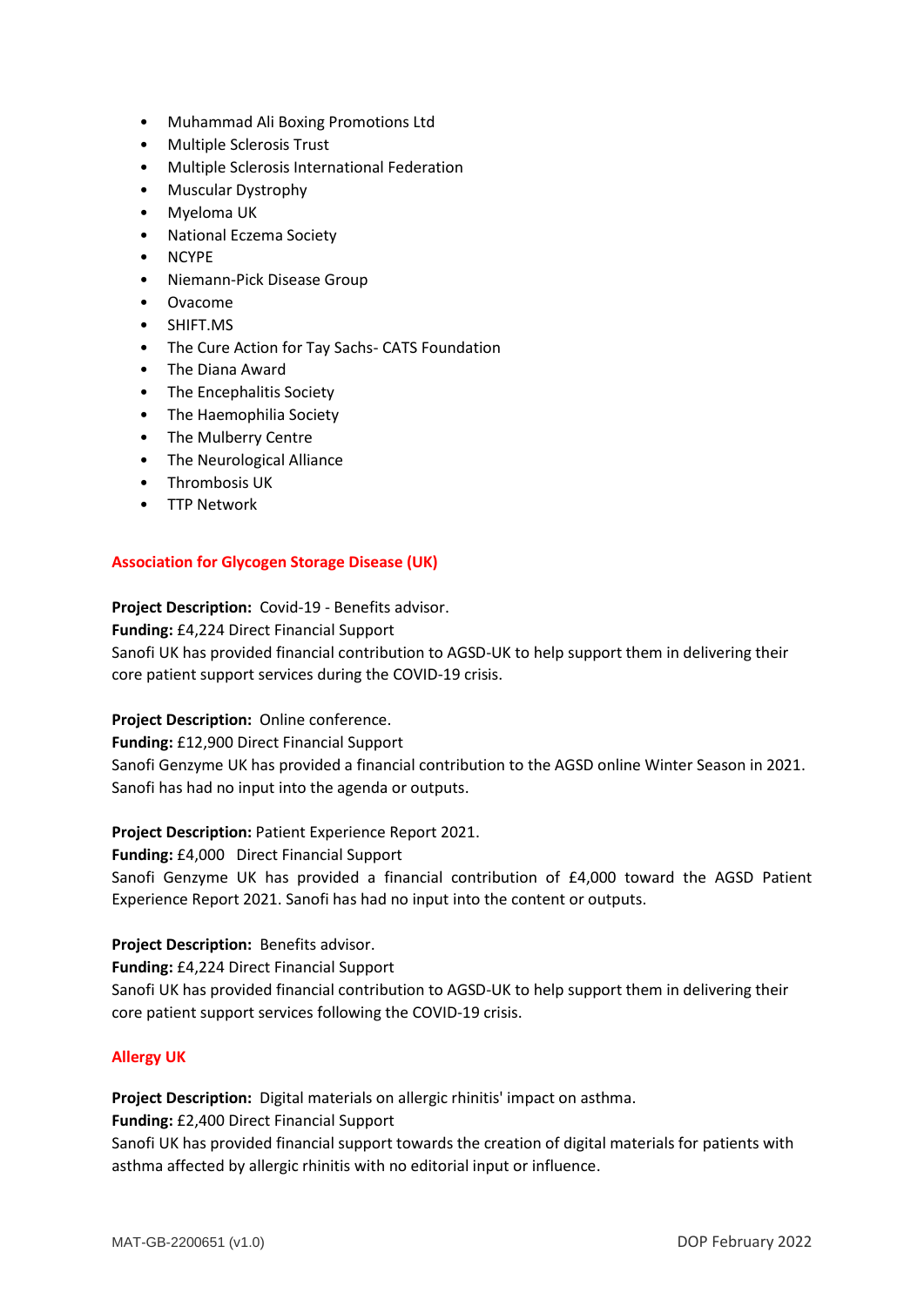**Project Description:** Living with allergic skin conditions. **Funding:** £33,011 Direct Financial Support Sanofi UK has provided financial support towards the creation of atopic eczema materials for patients and healthcare professionals, with no editorial input or influence.

**Project Description:** VAT for Allergy UK Master Class Series 2020, which was not included in the original payment, and hence paid separately in 2021. **Funding:** £2,800 Direct Financial Support

**Project Description:** Sanofi Genzyme funding for Allergy UK to partner on a refresh of the Seeing Red Report.

**Funding:** £6,609 Direct Financial Support

Sanofi Genzyme UK paid a fee for service to Allergy UK for their work on the update to the Seeing Red report.

**Project Description:** Sanofi Genzyme paid Allergy UK to consult on report on costs of AD. **Funding:** £2,911 Direct Financial Support

Sanofi Genzyme UK paid a fee for service to Allergy UK to review and comment on a report on the costs of Atopic Dermatitis.

**Project Description:** Sanofi Genzyme to pay Allergy UK to help develop and launch case studies. **Funding:** £2,432 Direct Financial Support Sanofi Genzyme UK paid a fee for service to Allergy UK to help develop case studies on Atopic Dermatitis.

**Project Description:** Youth and Allergies – Development of Youth Engagement to create an environment for youth voice and impact.

**Funding:** £54,000 Direct Financial Support

Sanofi UK has made a financial contribution to the Youth Engagement Initiative but has had no editorial control over the content, materials, or outputs.

## **ALPORT UK**

**Project Description:** Shining a light on Alport Syndrome. **Funding:** £14,200 Direct Financial Support Sanofi Genzyme Global have provided a contribution to the Shining a light on Alport Syndrome International Workshop. Sanofi-Genzyme has had no input into the agenda for this meeting.

#### **AOFAC Foundation**

**Project Description:** Awareness campaign 2021. **Funding:** £4,429 Direct Financial Support Sanofi Genzyme UK have provided a contribution to the AOFAC Foundation's awareness activities in 2021. Sanofi-Genzyme has had no control over the content or the outputs.

#### **Asthma UK and British Lung Foundation Partnership**

**Project Description:** Taskforce for Lung Health 2021. **Funding:** £25,000 Direct Financial Support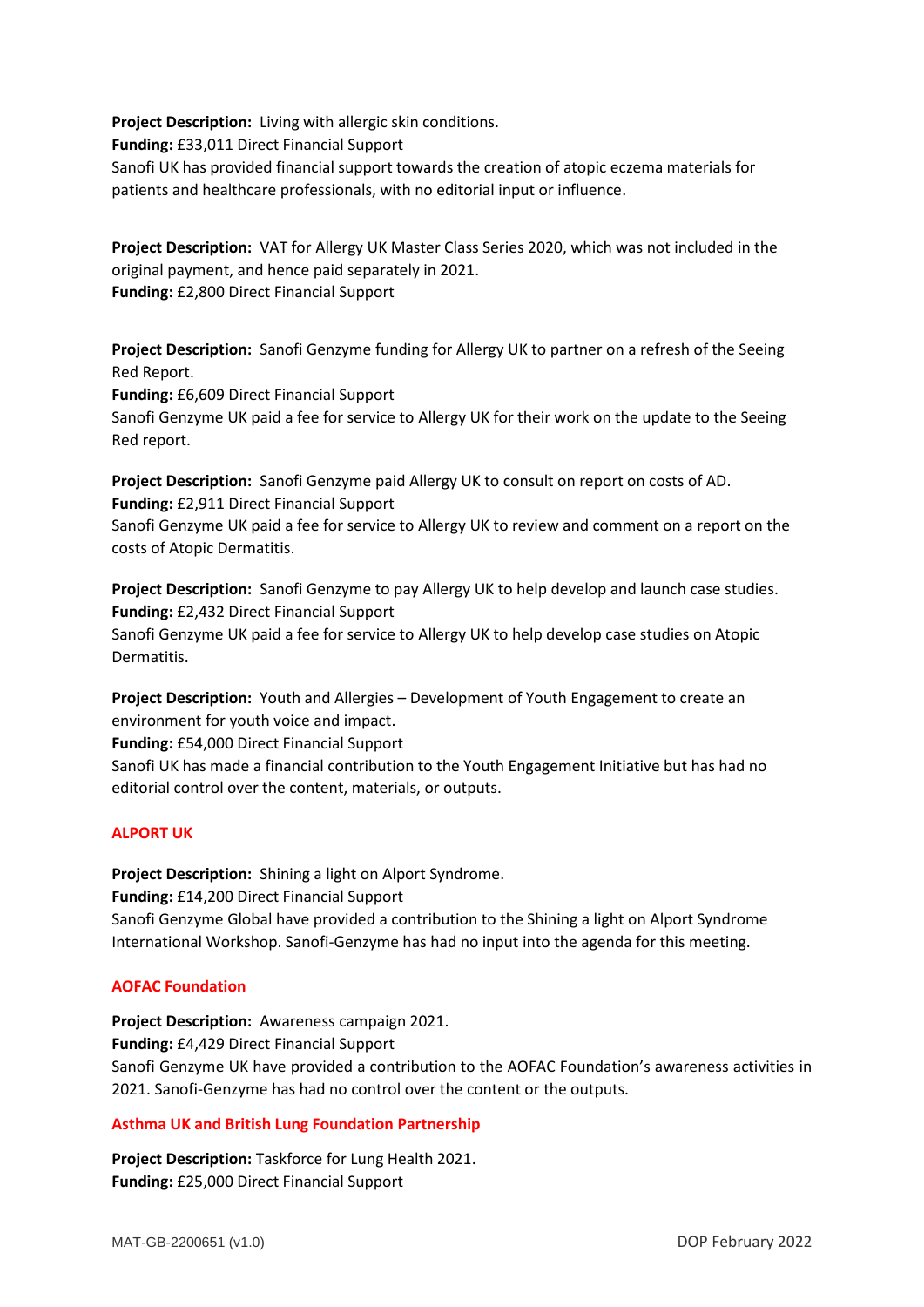Sanofi UK has made a financial contribution to the Asthma UK and British Lung Foundation Partnership towards the cost of running the Task force for Lung Health.

### **Bliss**

**Project Description:** Core information resources to support families on Neonatal Care. **Funding:** £18,000 Direct Financial Support

Sanofi Pasteur UK has provided a financial contribution towards this project but has had no input into the content and/or materials.

### **Breast Cancer Now**

**Project Description:** Sanofi Genzyme UK Medical Sponsorship of Breast Cancer Now's UK Interdisciplinary Breast Cancer Symposium 2022 event.

**Funding:** £33,000 Direct Financial Support

Sanofi Genzyme UK are supporting this meeting through sponsorship and has had no control over the agenda, educational content, or logistics of this event.

## **Cancer52**

**Project Description:** Cancer52 Corporate Supporters Programme 2021.

**Funding:** £10,000 Direct Financial Support

Sanofi Genzyme UK has made a financial contribution to the Cancer52 Corporate Supporters Programme but has had no input into content.

#### **Cardiac Risk in the Young**

**Project Description:** Sponsorship of 7th Virtual EAPC Sports Cardiology Course & Cardiac Risk in the Young International Conference.

**Funding:** £1,700 Direct Financial Support

Sanofi Genzyme UK has provided sponsorship to Cardiac Risk in the Young for the 7th Virtual EAPC Sports Cardiology Course & Cardiac Risk in the Young International Conference.

## **Cardiomyopathy UK**

**Project Description:** Online Education Resource - Year 2.

**Funding:** £5,000 Direct Financial Support

Sanofi Genzyme UK has contributed to rolling out the second year of the online education resource by Cardiomyopathy UK but has had no input into the content or output.

#### **Diabetes UK**

**Project Description:** Provision of media slot, via ITN Productions, to Diabetes UK for delivery of 'Diabetes Matters Programme'.

**Funding:** £19,750 Indirect Support

Sanofi UK provided an indirect support to Diabetes UK in the form of a media slot to be used in the production of the 'Diabetes Matters Programme'. The media slot and programme delivery was provided by ITN Productions that was engaged and paid by Sanofi for this purpose. Sanofi had no editorial control or input into the content of the Programme.

**Project Description:** Sanofi Sponsorship of Diabetes UK's Improving Inpatient Care Programme. Funding: £72,000 Direct Financial Support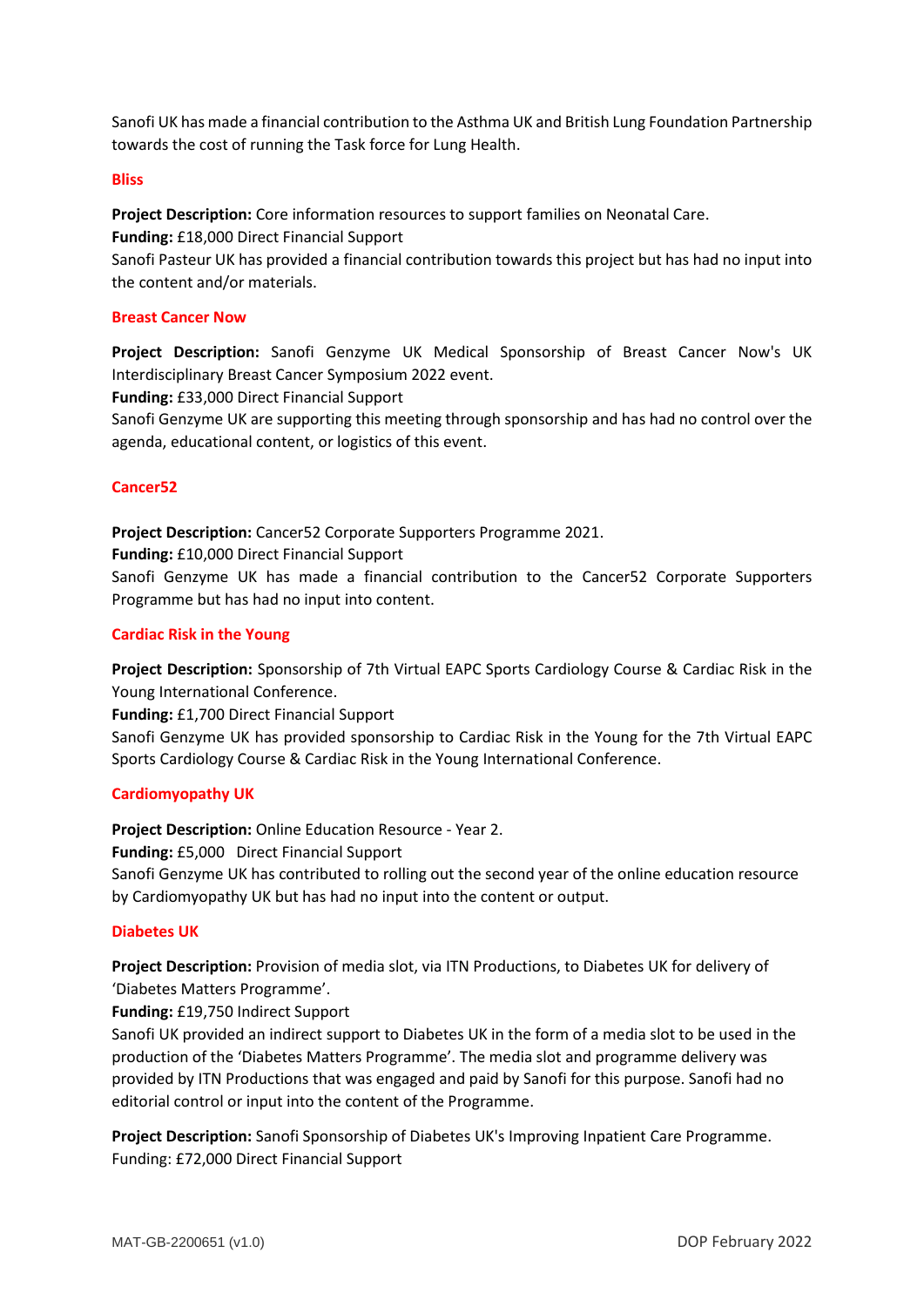Sanofi UK has provided financial sponsorship to support Diabetes UK's Improving Inpatient Care Programme. Sanofi has had no editorial control over the content or delivery of the programme.

#### **Eczema Outreach Support**

**Project Description:** Sanofi Genzyme Global contribution to EOS via Sanofi's 'Agents of Change' programme.

**Funding:** \$10,000 (USD) Direct Financial Support

Sanofi Genzyme Global has provided financial contribution to Eczema Outreach Support's 'Making School Life Easier' initiative but has had no input into the content or materials.

## **EOS Network**

**Project Description:** EOS Network funding request, increasing charity's capabilities. **Funding:** £5,500 Direct Financial Support Sanofi Genzyme Global provided financial support to EOS Network but has had no input in to any content or materials produced.

**Project Description:** Fee for Service for Amanda Cordell (Chief Exec of EOS) to participate as a panellist at Global online meeting. **Funding:** £240 Direct Financial Support Sanofi Genzyme Global paid EOS Network for their Chief Executive to present at a Sanofi meeting.

#### **Fifth Sense**

**Project Description:** Fifth Sense funding request for annual conference. **Funding:** £2,500 Direct Financial Support Sanofi Genzyme UK provided financial support to Fifth Sense to help cover meeting costs but has no input into the agenda or content of the meeting.

#### **Fight Bladder Cancer**

**Project Description:** Sanofi Genzyme Global Sponsorship of Fight Bladder Cancer UK's "Improving the patient journey for ageing bladder cancer patients". **Funding:** £3,430 Direct Financial Support Sanofi Genzyme Global has provided a financial contribution to Fight Bladder Cancer "Improving Patient Journey" project but has had no input into the content and/or materials.

#### **Gauchers Association**

**Project Description:** Access to mental health services.

**Funding:** £5,000 Direct Financial Support

Sanofi Genzyme UK has contributed to the mental health services project by The Gaucher Association. Sanofi has had no input into the content or the output.

**Project Description:** Patient and Family Advocacy Service.

**Funding:** £9,315 Direct Financial Support

Sanofi Genzyme UK has contributed to the Patient and Family Advocacy Service project by The Gaucher Association. Sanofi has had no input into the content or the output.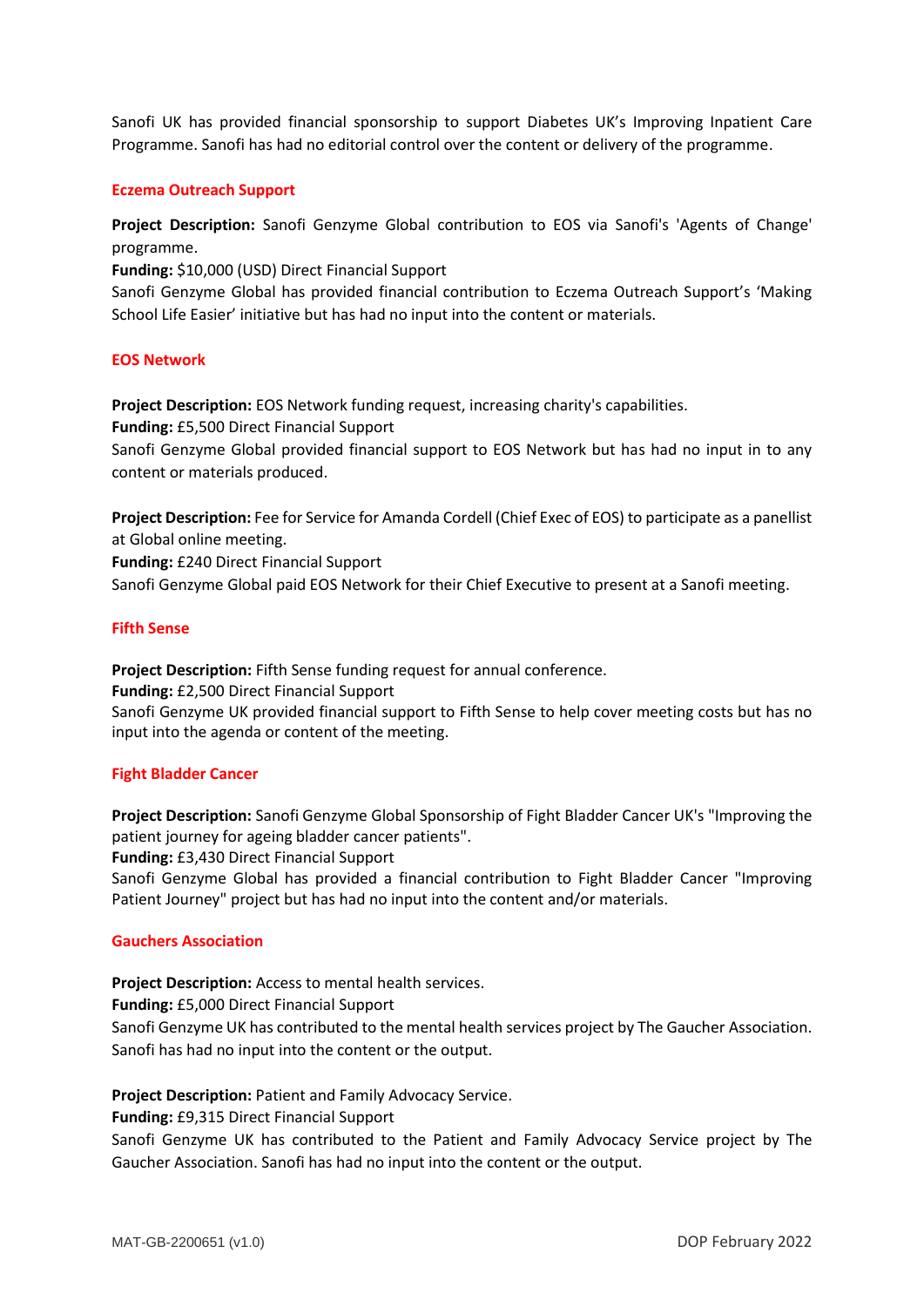### **Project Description:** Members survey.

**Funding:** £2,500 Direct Financial Support

Sanofi Genzyme UK has contributed to the members survey project by The Gaucher Association. Sanofi has had no input into the content or the output.

### **Genetic Alliance**

**Project Description:** Rare Disease Day 2021. **Funding:** £8,000 Direct Financial Support Sanofi UK has provided financial contribution to Genetic Alliance UK to help support them in delivering Rare Disease Day. Sanofi has had no input into the materials.

**Project Description:** Sponsorship for Industry Membership for Rare Disease UK. **Funding:** £12,000 Direct Financial Support Sanofi Genzyme UK has sponsored Rare Disease UK, a campaign run by the Genetic Alliance UK.

## **Heart UK Trading**

**Project Description:** Sanofi support for HEART UK's Primary Care Education Programme Board. **Funding:** £30,000 Direct Financial Support Sanofi UK provided a financial contribution for HEART UK's Primary Care Education Programme Board. Sanofi has had no input into the project's content or outputs.

#### **International GARDIAN Limited**

**Project Description:** IGL - GARDIAN registry. **Funding: €**500,000 (EUR) Direct Financial Support Sanofi Genzyme Global has provided funding for the establishment of the GARDIAN registry. Sanofi Genzyme has had no input into the contents or outputs of the registry.

## **International Gaucher Alliance**

**Project Description:** International Gaucher Day IGD.

**Funding:** £15,000 Direct Financial Support

Sanofi Genzyme Global has made a financial contribution to International Gaucher Day for the International Gaucher Alliance in 2021 but has had no input into the content or outputs.

#### **Project Description:** Improving access through translation.

**Funding:** £15,000 Direct Financial Support

Sanofi Genzyme Global has made a financial contribution to the International Gaucher Alliance in 2021 for the improving access through translation project but has had no input.

**Project Description:** Webinar Series.

**Funding:** £12,500 Direct Financial Support

Sanofi Genzyme Global has made a financial contribution to the webinar series for International Gaucher Alliance in 2021 but has had no input into the content or outputs.

**Project Description:** Improving diagnosis project.

**Funding:** £12,500 Direct Financial Support

Sanofi Genzyme Global has made a financial contribution to the improving diagnosis project for the International Gaucher Alliance in 2021 but has had no input into the content.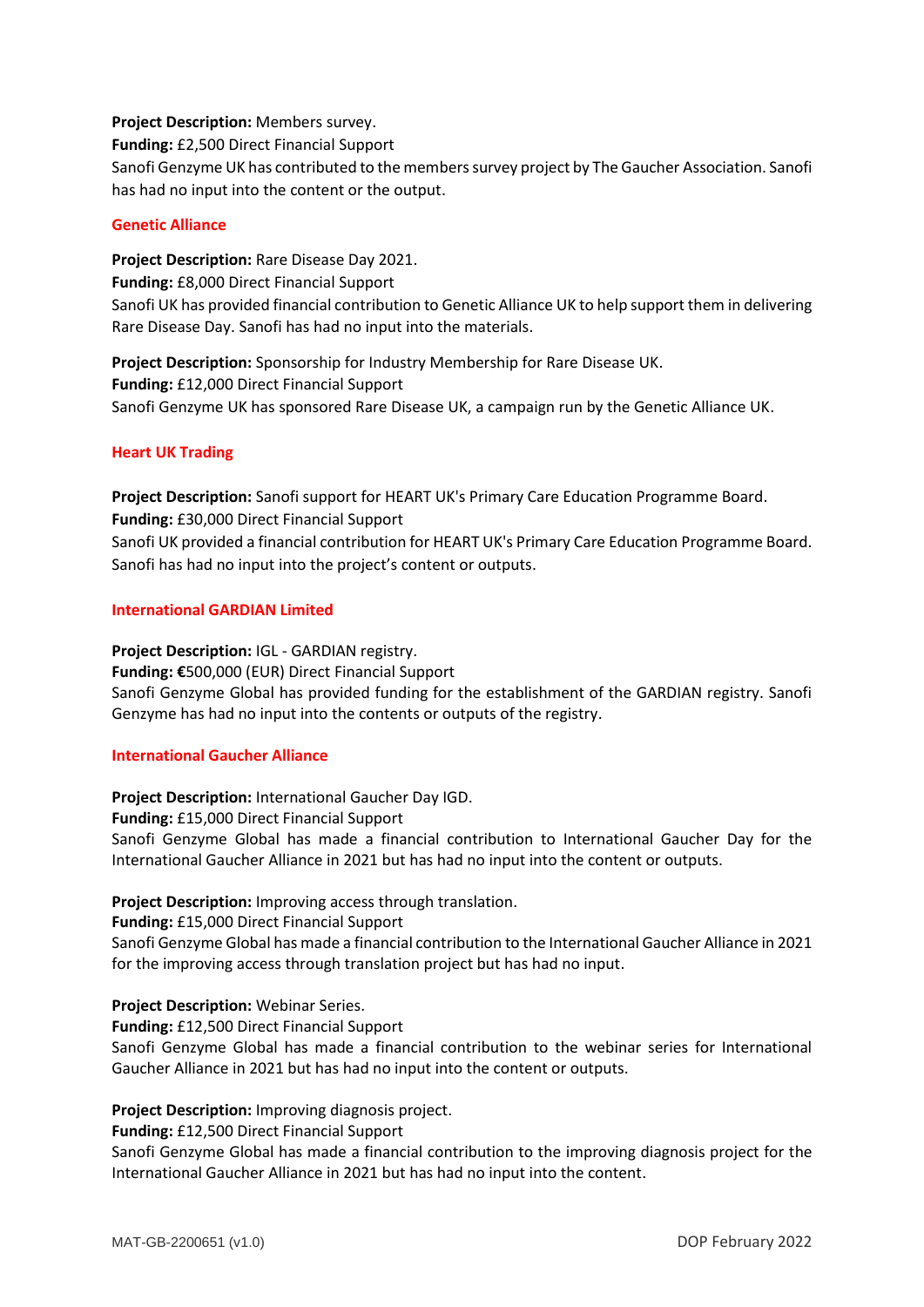#### **International Niemann-Pick Disease Alliance**

**Project Description:** Awareness initiative. **Funding:** £14,000 Direct Financial Support Sanofi Genzyme Global has contributed to INPDA's ASMD Disease awareness initiative. Sanofi has had no input into the contents or outputs.

### **International Niemann-Pick Disease Registry**

**Project Description:** International Niemann-Pick Disease Registry. **Funding:** £250,000 Direct Financial Support Sanofi Genzyme UK has contributed to the funding of the International Niemann-Pick Disease Registry but has had no control over the content/outputs.

#### **ITP Support Association**

**Project Description:** ITP Support Association Convention. **Funding:** £15,000 Direct Financial Support Sanofi Genzyme Global has provided sponsorship for the ITP Support Association Convention 2021. It has had no input into the agenda or outputs.

#### **JDRF Trading Ltd**

**Project Description:** Corporate Sponsorship JDRF 2021.

**Funding:** £9,000 Direct Financial Support

Sanofi UK provided financial sponsorship to be a corporate partner of JDRF. Sanofi has had no input into the content or output of JDRF's community outreach or partner's events.

## **LivedHealth CIC**

**Project Description:** Sanofi Genzyme Global Sponsorship of LivedHealth MS101 Video Learning Program.

**Funding:** £29,500 Direct Financial Support

Sanofi Genzyme Global made a contribution to LivedHealth for their MS101 Video Learning Programme but has had no input into the content and/or materials.

## **Macmillan Cancer Support**

**Project Description:** Delivery of the Oncology Patient Support Programme.

**Funding:** £30,000 Direct Financial Support

Macmillan has received funding from Sanofi UK to deliver an oncology patient support programme on behalf of the company.

**Project Description:** Delivery of the Oncology Patient Support Programme.

#### **Funding:** £17,538 Direct Financial Support

Macmillan has received funding from Sanofi UK to deliver an oncology patient support programme on behalf of the company.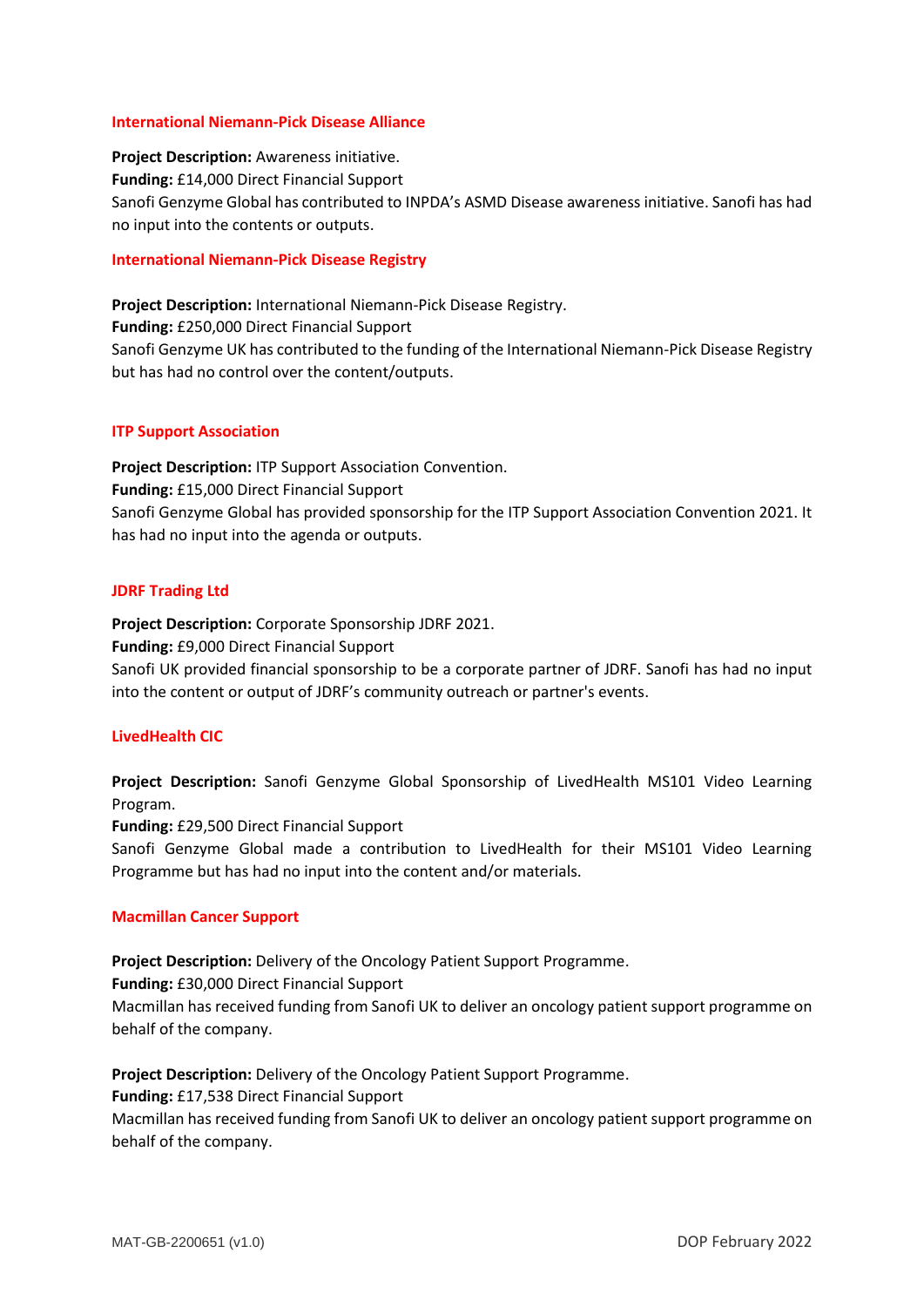## **Meningitis Research Foundation**

**Project Description:** Sanofi Pasteur Global Contribution to Meningitis Research Foundation's Strengthening Patient Voices project.

**Funding:** £15,000 Direct Financial Support

Sanofi Pasteur Global has provided financial contribution towards this project but has had no input into the content and/or materials.

**Project Description:** Sanofi Pasteur Global Contribution to Meningitis Research Foundation's Meningitis Progress Tracker.

**Funding:** £20,000 Direct Financial Support

Sanofi Pasteur Global has provided financial contribution towards this project but has had no input into the content and/or materials.

**Project Description:** Sanofi Pasteur Global Contribution to Meningitis Research Foundation's Roadmap Engagement & Advocacy Programme (REAP) project.

**Funding:** £30,000 Direct Financial Support

Sanofi Pasteur Global has provided financial contribution towards this project but has had no input into the content and/or materials.

**Project Description:** Sanofi Pasteur Global Contribution to Meningitis Research Foundation's Global Meningitis Genome Partnership (GMGP) project.

**Funding:** £15,000 Direct Financial Support

Sanofi Pasteur Global has provided financial contribution towards this project but has had no input into the content and/or materials.

**Project Description:** Sanofi Pasteur Global Sponsorship of MRF International Conference. **Funding:** £10,000 Direct Financial Support

Sanofi Pasteur Global has sponsored the MRF International Conference but had no input into the agenda or content of the meeting.

**Project Description:** Sanofi Pasteur Global Sponsorship of CoMO Global Members' Conference. **Funding:** £10,000 Direct Financial Support

Sanofi Pasteur Global has sponsored the CoMO Global Members' Conference but had no input into the agenda or content of the meeting.

## **Metabolic Support UK**

**Project Description:** Rare Thinking Festival Sponsorship.

**Funding:** £10,000 Direct Financial Support

Sanofi UK is Silver Sponsor of Metabolic Supports Rare Thinking Festival. Sanofi has received some benefits as a result of this sponsorship but has had no input or control into the content.

#### **MPS Commercial**

**Project Description:** Fabry Future Access Collaborative Taskforce (FACT).

**Funding:** £8,500 Direct Financial Support

Sanofi Genzyme UK is a sponsor of Fabry Future Access Collaborative Taskforce (FACT), a group run by MPS Rare Disease Research Partners.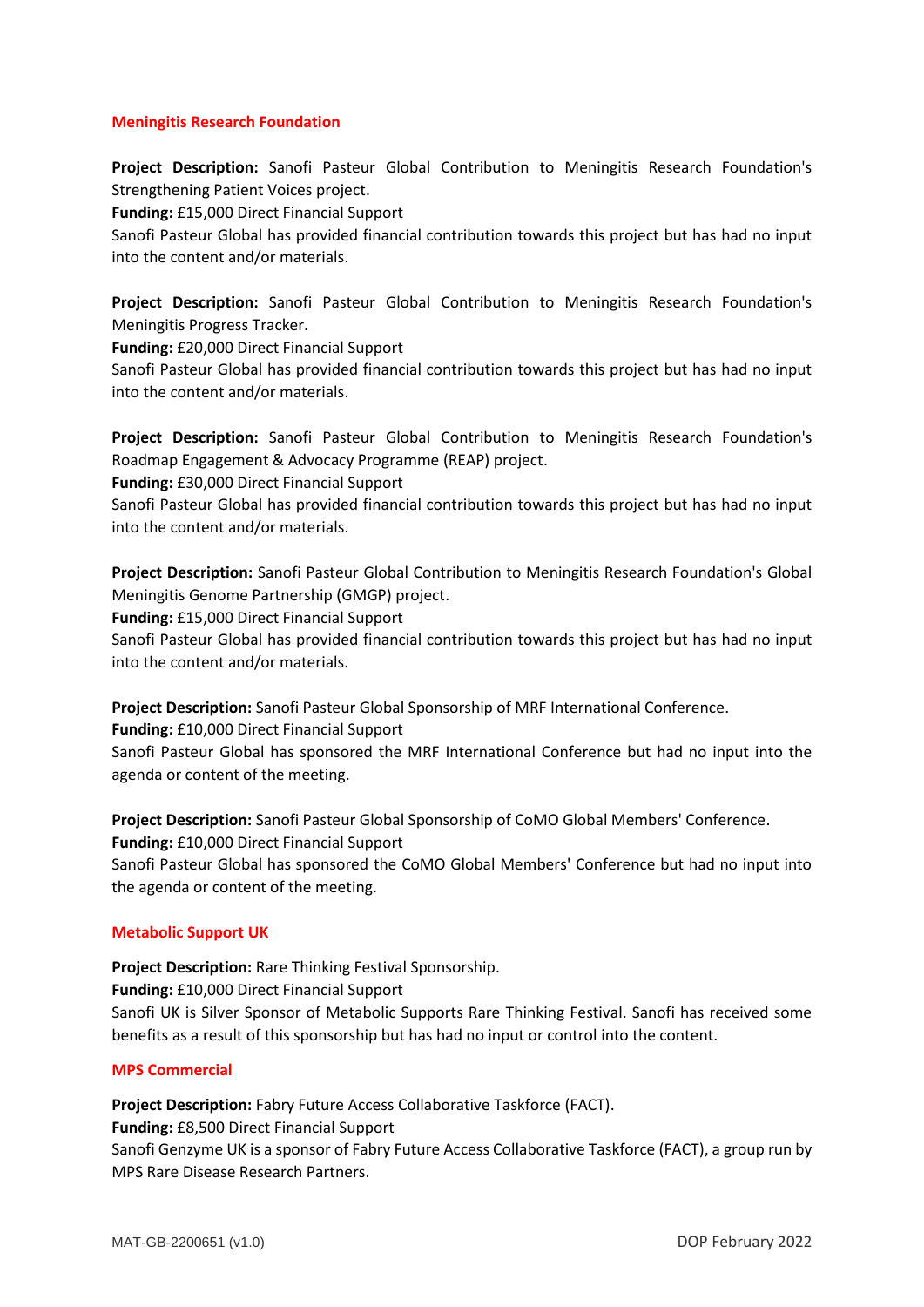**Project Description:** VAT for Fabry patient focus group, which was not included in the original payment, and hence paid separately in 2021. **Funding:** £1,710 Direct Financial Support

**Project Description:** VAT for Fabry Future Access Collaboratve Taskforce (FACT), which was not included in the original payment, and hence paid separately in 2021. **Funding:** £1,700 Direct Financial Support

## **MPS Society**

**Project Description:** Patient Services. **Funding:** £15,000 Direct Financial Support Sanofi Genzyme UK has provided a financial contribution to The MPS Society for their Patient Support Services but has had no control over the content, activities, or outputs.

**Project Description:** Mental health and wellbeing services.

**Funding:** £12,500 Direct Financial Support

Sanofi Genzyme UK has provided a financial contribution to the MPS Society's mental health and wellbeing services, but has had no input into the content, activities, or outputs.

**Project Description:** 40th Anniversary Celebrations.

**Funding:** £5,000 Direct Financial Support

Sanofi UK has made a financial contribution to the MPS Society for their 40th anniversary celebration project. Sanofi has had no input or control into the content or output.

## **Muhammad Ali Boxing Promotions Ltd**

**Project Description:** Additional Global Fee for Service for Muhammad Ali Filming. **Funding:** £700 Direct Financial Support Sanofi UK paid a fee for service to Muhammad Ali Boxing Promotions Ltd for filming and testimony as part of its Diabetes Your Type campaign.

## **Multiple Sclerosis Trust**

**Project Description:** MS Trust Big Give Campaign. **Funding:** £1,000 Direct Financial Support Sanofi Genzyme UK has contributed to the MS Trust Big Give Campaign but has had no input to the campaign content or outcomes.

**Project Description:** Support for MS Trust MS Nurses programme over 2022 to March 2023.

**Funding:** £15,000 Direct Financial Support

Sanofi UK has made a financial contribution to the MS Nurses programme but has had no input into its content, delivery, hiring decisions or other outputs.

**Project Description:** MS Trust Annual Conference 2021.

**Funding:** £4,860 Direct Financial Support

Sanofi Genzyme UK has supported the MS Trust as an event sponsor and poster session sponsor.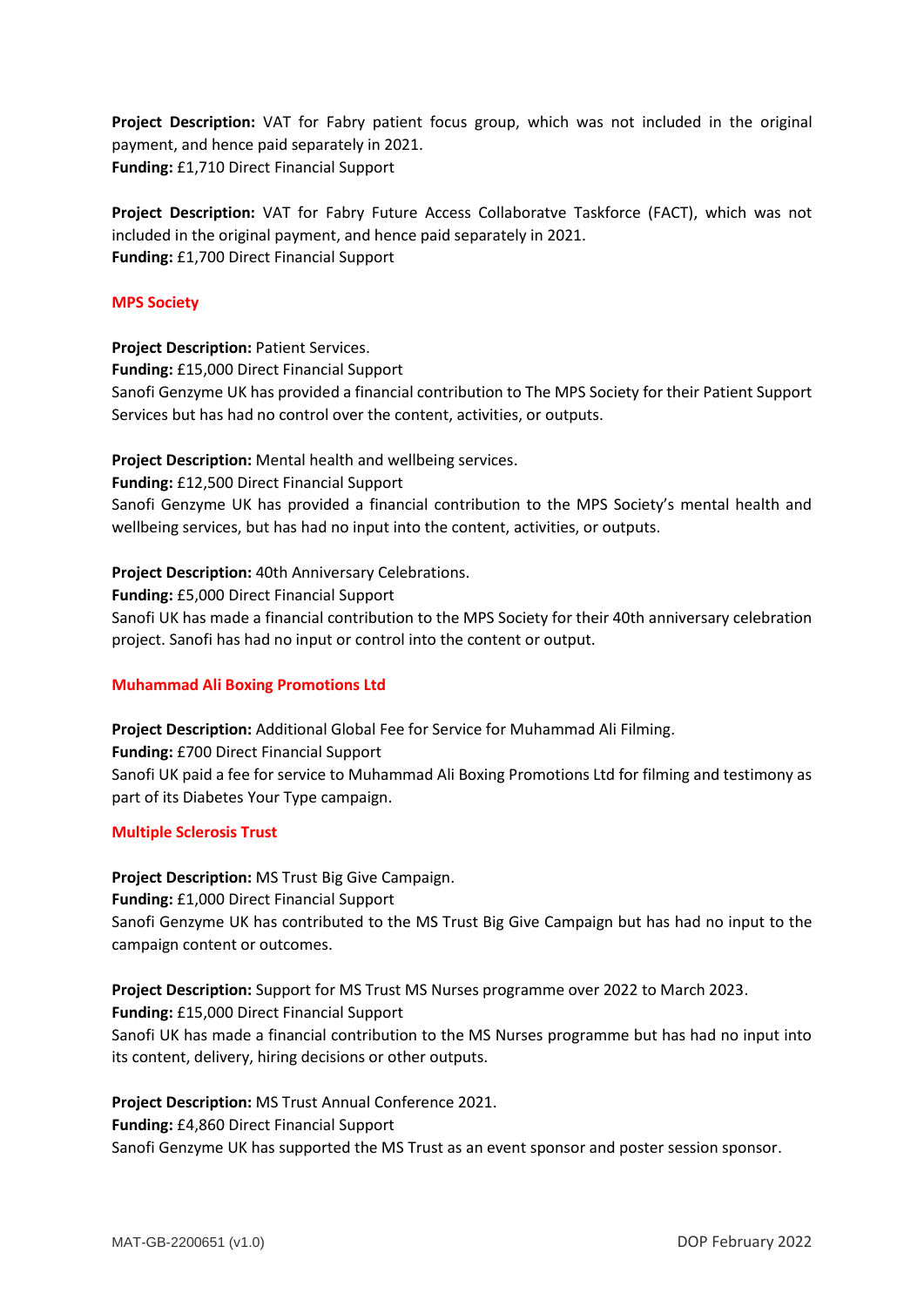**Project Description:** MS Trust Covid Response. **Funding:** £36,000 Direct Financial Support Sanofi UK has provided a financial contribution towards the increased costs of running the MS Trust inquiry line during the Covid Pandemic.

# **Multiple Sclerosis International Federation**

**Project Description:** Sanofi Global contribution to MSIF Atlas of MS 2022 update and Capacity Building 2022.

**Funding:** £110,000 Direct Financial Support

Sanofi Genzyme Global has contributed financially to this project but has had no editorial control or input into the project, nor its content or outputs.

**Project Description:** MSIF Positive Change in Attitudes, Practices and Policies Project **Funding:** \$20,000 (USD) Direct Financial Support Sanofi Global has provided a financial contribution to MSIF towards the costs of its Positive change in Attitudes, Practices and Policies Project 2021 projects.

**Project Description:** MSIF Stronger Patient Organisations **Funding:** \$103,000 (USD) Direct Financial Support Sanofi Global has provided a financial contribution to MSIF towards the costs of its Stronger Patient Organisations Project 2021.

# **Muscular Dystrophy**

**Project Description:** Muscular Dystrophy UK Translational Research Conference. **Funding:** £3,000 Direct Financial Support Sanofi Genzyme UK has provided financial sponsorship for the Muscular Dystrophy UK Translational Research Conference and has had no input in the agenda or outputs.

## **Myeloma UK**

**Project Description:** Myeloma Geographical Equalities Audit. **Funding:** £31,375 Direct Financial Support Multi company grant to fund the Myeloma Geographical Equalities Audit.

**Project Description:** Identification of MGUS patients and predictors of MGUS complications and progression.

**Funding:** £19,000 Direct Financial Support

Sanofi Genzyme UK has made a contribution to Myeloma UK for the Identification of MGUS patients project but has had no input into the content and/or materials.

# **National Eczema Society**

**Project Description:** Sanofi Genzyme UK National Eczema Society Corporate Membership 2021-2022. **Funding:** £24,000 Direct Financial Support

Sanofi Genzyme UK is an industry sponsor of the National Eczema Society, supporting their work to help people living with atopic dermatitis.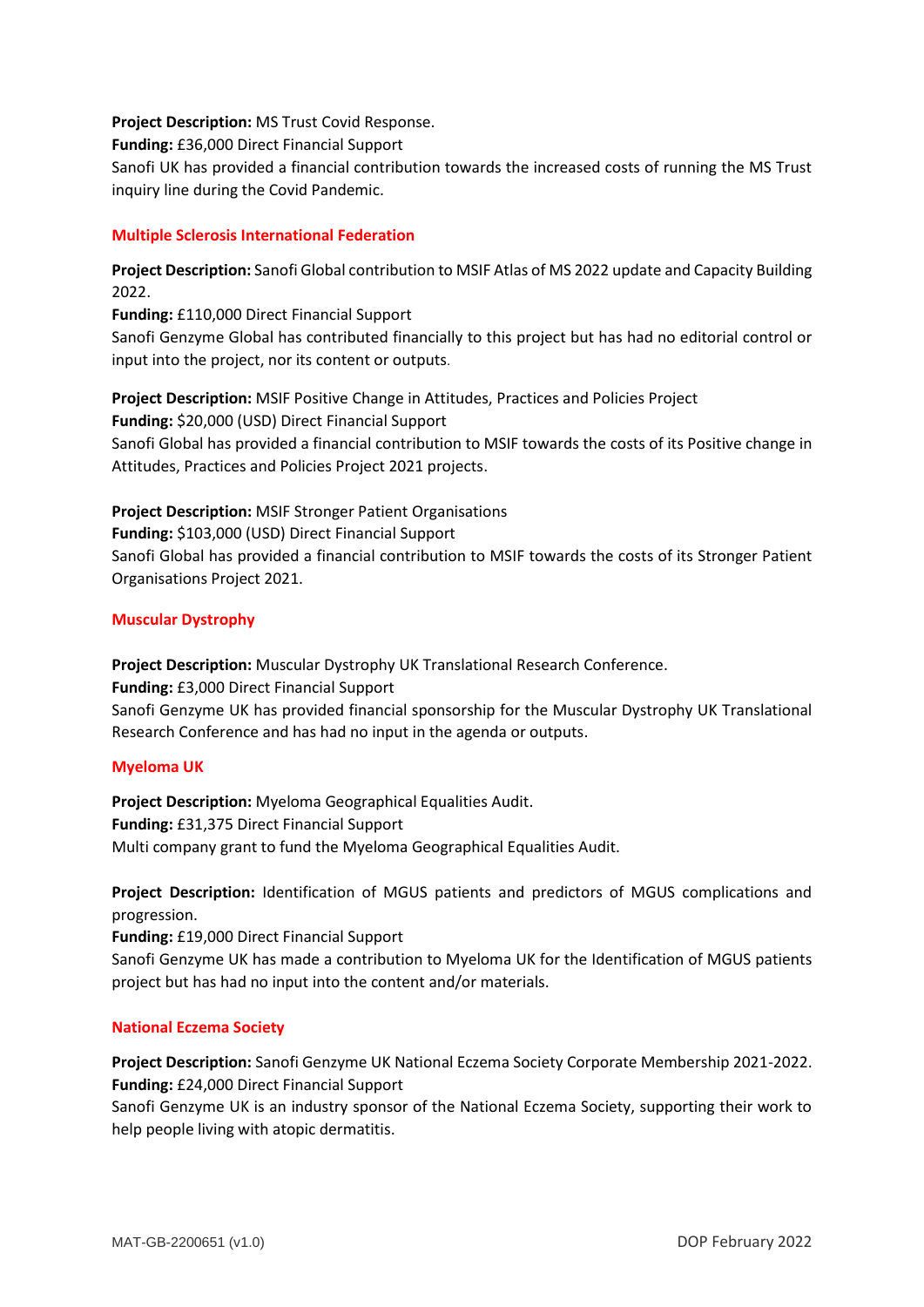### **NCYPE**

**Project Description:** UK Contribution to The National Centre for Young People with Epilepsy Charitable Trust ("Young Epilepsy") to support digital platform, The Channel.

**Funding:** £10,000 Direct Financial Support

Sanofi UK has provided financial contribution to Young Epilepsy to help support them in delivering their digital platform, The Channel.

### **Niemann- Pick Disease Group**

**Project Description:** Present to a Sanofi Roundtable on rare disease access challenges. **Funding:** £240 Direct Financial Support

Sanofi Genzyme UK has paid Niemann-Pick UK to deliver a presentation to a Sanofi roundtable on rare disease access challenges.

## **OVACOME**

**Project Description:** Sanofi Genzyme Global sponsorship of Ovacome's Older People's Ovarian Cancer Support programme as part of the Sanofi Genzyme Global 'When Cancer Grows Old' Initiative. **Funding:** £2,573 Direct Financial Support

Sanofi Genzyme Global made a contribution to Ovacome's Older People's Ovarian Cancer Support programme but has had no input to the contents of the programme.

### **SHIFT.MS**

**Project Description:** Shift.MS 2021 The Energy Volunteer Project.

**Funding:** £19,500 Direct Financial Support

Sanofi Genzyme UK made a financial contribution to Shift.MS for their volunteer network project "The Energy of Shift" but has had no input into the project content and/or materials.

**Project Description:** Shift.MS Building Resilience and Creating Positive Habits.

**Funding:** £72,000 Direct Financial Support

Sanofi Genzyme Global made a contribution to Shift.MS for their "Building Resilience" & "Creating Positive Habits" project but has had no input into the content and/or materials.

## **The Cure Action for Tay Sachs- CATS Foundation**

**Project Description:** eAcademy for Tay-Sachs and Sandhoff – Translation and Update.

**Funding:** £10,680 Direct Financial Support

Sanofi Genzyme Global has made a financial contribution to The Cure & Action for Tay-Sachs (CATS) Foundation for translations and updates to the eAcademy. Sanofi has had no control.

## **Project Description:** Family Conference 2021.

**Funding:** £3,000 Direct Financial Support

Sanofi Genzyme Global has made a financial contribution to The Cure & Action for Tay-Sachs (CATS) Foundation Virtual 2021 Family Conference. Sanofi has had no input into the agenda.

## **Project Description:** Clinical toolkit.

**Funding:** £1,320 Direct Financial Support

Sanofi Genzyme Global has made a financial contribution to the Clinical Toolkit for Tay-Sachs and Sandhoff disease 2021 but has had no input into the content or outputs.